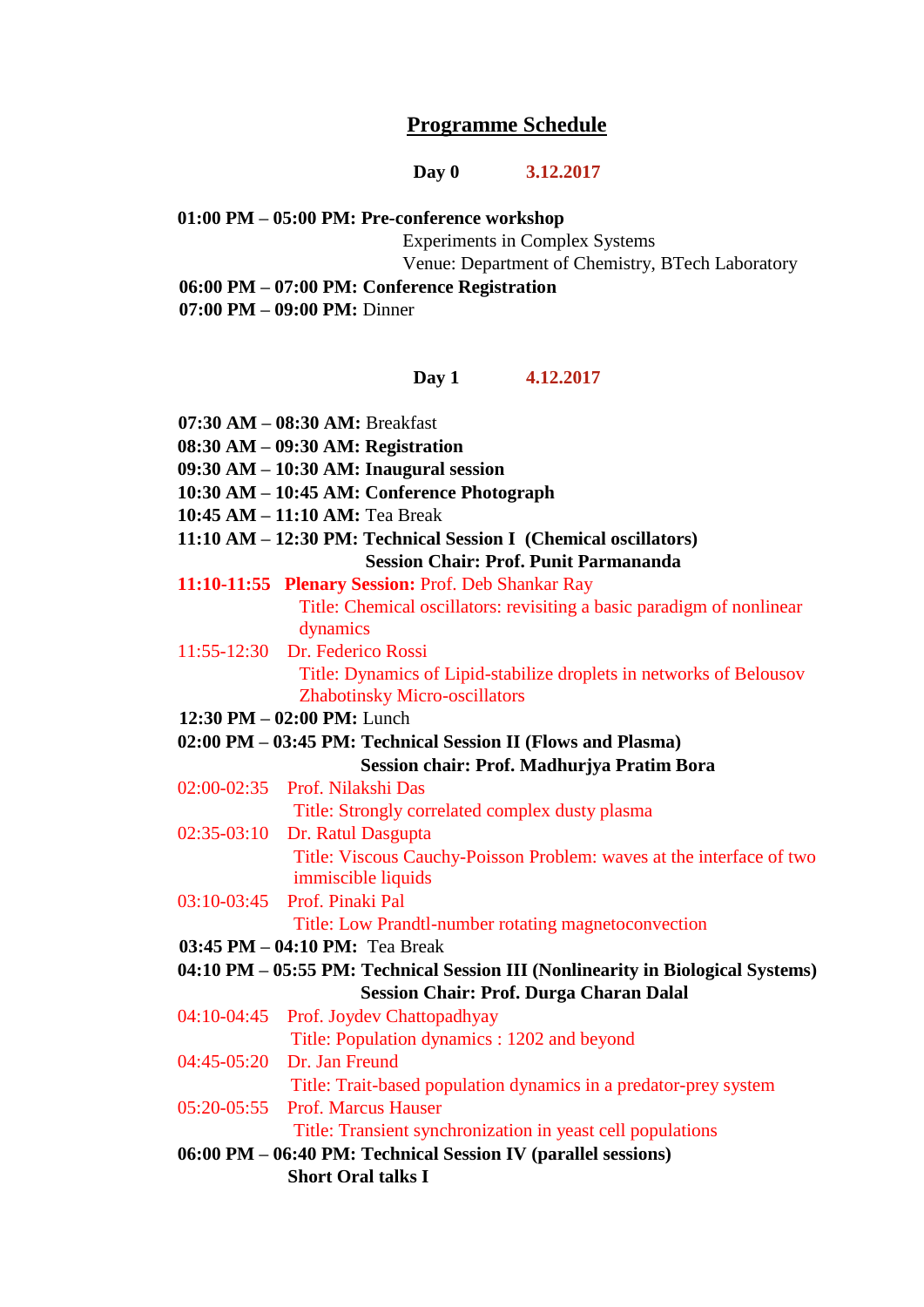# **Session Chair:**

|                                                | 06:00-06:20 Dr. S. Sridhar                                             |  |  |
|------------------------------------------------|------------------------------------------------------------------------|--|--|
|                                                | Title: How to predict cardiac arrhythmias: identifying dynamical       |  |  |
|                                                | transitions in cardiac models                                          |  |  |
| $06:20-06:40$                                  | - Dhriti Mahanta                                                       |  |  |
|                                                | Title: Pinning of scroll waves to highly branched flat heterogeneities |  |  |
|                                                | <b>Short Oral talks II</b>                                             |  |  |
|                                                | <b>Session Chair:</b>                                                  |  |  |
| 06:00-06:20                                    | <b>Prashim Kamble</b>                                                  |  |  |
|                                                | Title: Experimental study of symmetrical and asymmetrical airfoil      |  |  |
|                                                | with wind tunnel setup                                                 |  |  |
| 06:20-06:40                                    | S. Leo Kingston                                                        |  |  |
|                                                | Title: Extreme events in a memristor based driven Liénard system       |  |  |
| $07:00 \text{ PM} - 09:00 \text{ PM}$ : Dinner |                                                                        |  |  |

#### **Day 2 5.12.2017**

|  | 07:30 AM - 08:30 AM: Breakfast |
|--|--------------------------------|
|--|--------------------------------|

**08:30 AM – 10:15 AM: Technical Session V (Coupled and Isochronous Oscillators) Session Chair: Prof. Syamal Dana**

- 08:30-09:05 Prof. Tomasz Kapitaniak Title: Solitary states for coupled oscillators
- 09:05-09:40 Prof. Manish Shrimali

Title: Explosive Death in Coupled Nonlinear Oscillators

- 09:40-10:15 Prof. Gautam Gangopadhyay Title: On the isochronous orbits of weakly nonlinear dynamical open systems
- **10:15 AM – 10:40 AM:** Tea Break
- **10:40 AM – 12:25 PM: Technical Session VI (Bifurcations and Chaos) Session Chair: Prof. H. Bailung**
- 10:40-11:15 Prof. Ulrike Feudel Title: Death and revival of chaos
- 11:15-11:50 Prof. Jiten Kalita Title: The sub-alpha and sub-beta phenomena at the pre- and post-vortex shedding regime: a close look through structural bifurcation
- 11:50-12:25 Prof. Marian Wiercigroch

Title: Complex dynamics of pendula for energy harvesting

- **12:30 PM – 02:00 PM:** Lunch
- **02:00 PM – 03:00 PM: Technical Session VII (parallel sessions) Short Oral talks III**
- **Session Chair:** 02:00-02:20 Tanushree Roy

Title: Patterning using Noise

02:20-02:40 Vaibhav Varshney Title: Oscillation Death and revival by coupling with Damped Harmonic **Oscillator**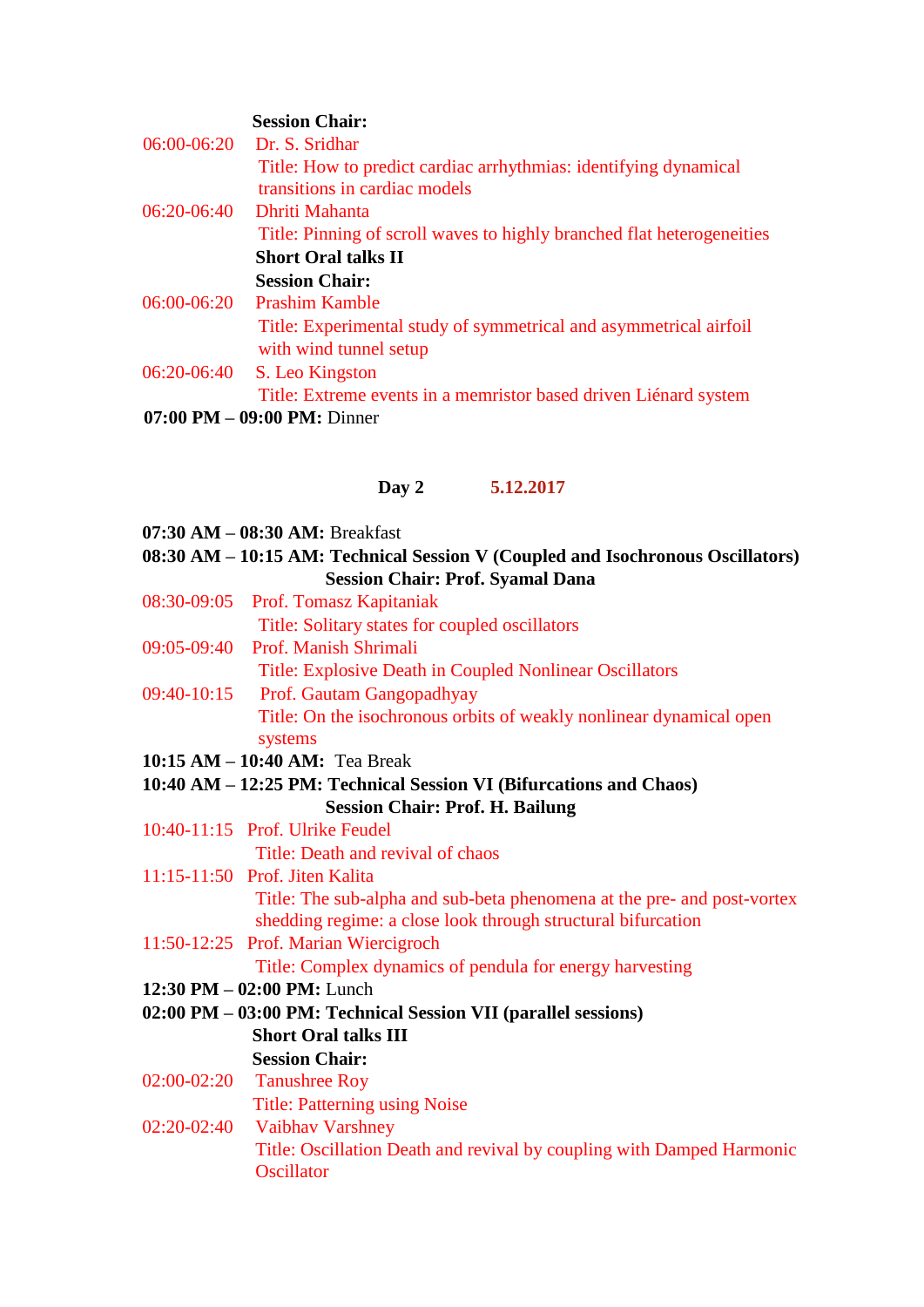#### **Short Oral talks IV Session Chair:**

| 02:00-02:20 Aasifa Rounak                                                  |
|----------------------------------------------------------------------------|
| Title: Investigating intermittent chaotic oscillations in randomly excited |
| vibro-impact systems                                                       |
| 02:20-02:40 Mahashweta Patra                                               |
| Title: Robust Chaos in 3-D Piecewise Linear Map                            |
| 02:40-03:00 Hiranya Deka                                                   |
| Title: Partial coalescence of unequal sized drops                          |
| 03:00 PM – 05:00 PM: Poster Session and tea                                |
| 05:00 PM - 06:45 PM: Technical Session VIII (Self-organization)            |
| Session Chair: Prof. Sitangshu B. Santra                                   |
| 05:00-05:35 Prof. Marco Antonio Rivera Islas                               |
| Title: On the dynamics of Liesegang-type pattern formation in a gaseous    |
| system                                                                     |
| 05:35-06:10 Dr. Vishwesha Guttal                                           |
| Title: Tipping points and self-organization in ecosystems                  |
| 06:10-06:45 Dr. Annette Taylor                                             |
| Title: Self-organization and feedback in enzyme catalyzed reactions        |
| 06:45 PM - 07:05 PM: Conference Business meeting                           |
| $07:30$ PM $- 09:30$ PM: Conference Dinner                                 |

# **Day 3 6.12.2017**

| $07:30 AM - 08:30 AM$ : Breakfast |  |  |  |
|-----------------------------------|--|--|--|
|-----------------------------------|--|--|--|

## **08:30 AM – 09:50 AM: Technical Session IX (On Networks and Complexity) Session Chair: Prof. T. Punniyamurthy**

- 08:30-09:15 Plenary Session: Prof. Govindan Rangarajan Title: Sparse Vector Autoregressive and Network Representations of High Dimensional Time Series Data
- 09:15-09:50 Prof. Parongama Sen Title: Disease spreading on complex networks: a recent study on Ebola outbreak
- **09:50 AM – 10:10 AM:** Tea Break
- **10:10 AM – 11:10 PM: Technical Session X (parallel sessions) Short Oral talks V**

# **Session Chair:**

10:10-10:30 Gaurav Vaibhav Title: Trajectory Optimization in Highly Non-Linear Dynamics 10:30-10:50 Rima Devi

> Title: SIR Model Based Study on Chicken Pox Outbreak in Kamrup District of Assam, India

10:50-11:10 S. Mohanty Title: Active vibration absorber for a nonlinear system for combination and 1:1 internal resonance condition